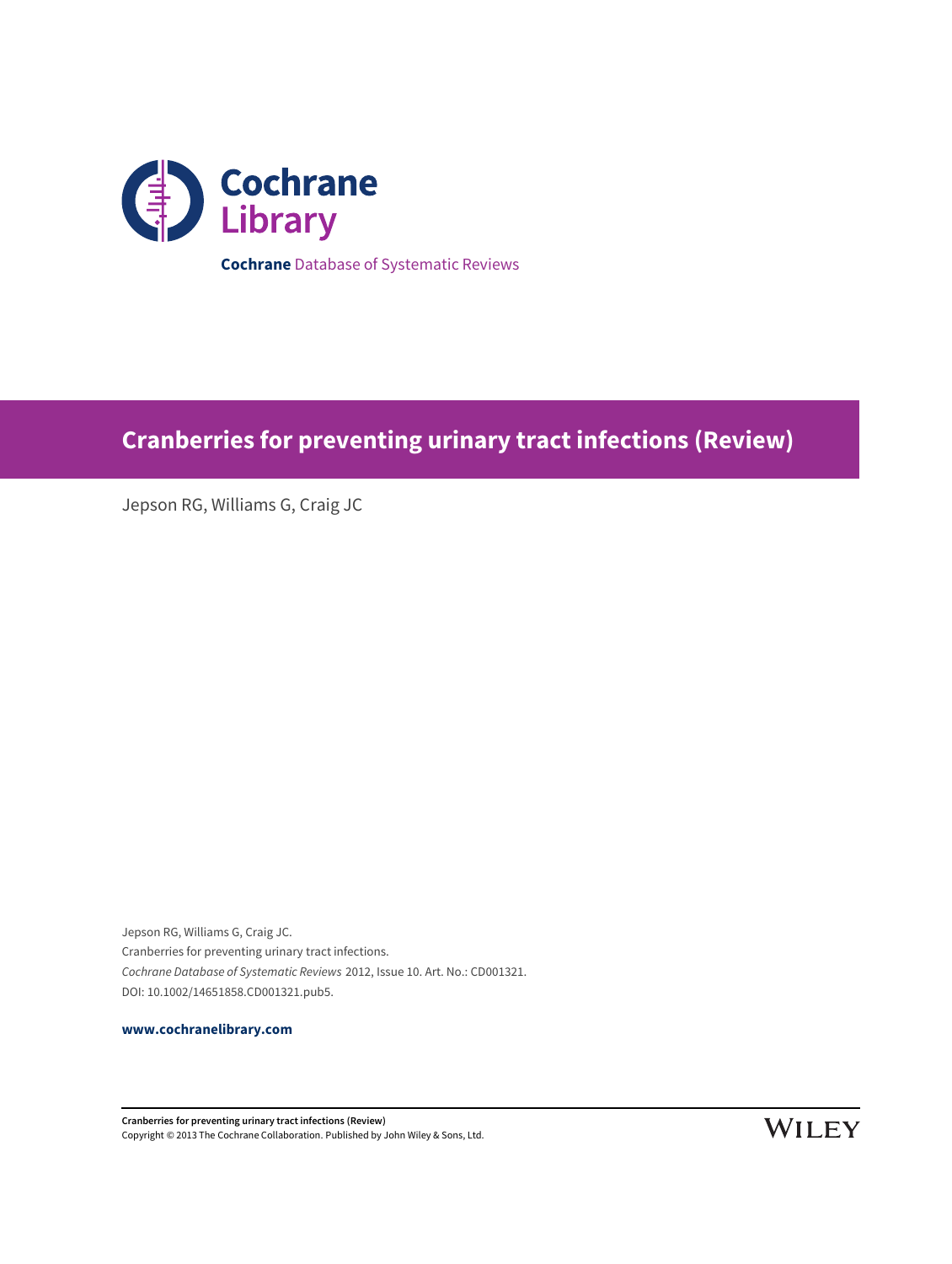**[Intervention Review]**

# **Cranberries for preventing urinary tract infections**

Ruth G Jepson $^1$ , Gabrielle Williams $^2$ , Jonathan C Craig $^3$ 

<sup>1</sup>Scottish Collaboration for Public Health Research and Policy (SCPHRP), Edinburgh, UK. <sup>2</sup>Centre for Kidney Research, The Children's Hospital at Westmead, Westmead, Australia. <sup>3</sup>Cochrane Renal Group, Centre for Kidney Research, The Children's Hospital at Westmead, Westmead, Australia

Contact address: Ruth G Jepson, Scottish Collaboration for Public Health Research and Policy (SCPHRP), 20 West Richmond Street, Edinburgh, Scotland, EH8 9DX, UK. [ruth.jepson@ed.ac.uk,](mailto:ruth.jepson@ed.ac.uk) [ruth.jepson@scphrp.ac.uk.](mailto:ruth.jepson@scphrp.ac.uk)

**Editorial group:** Cochrane Kidney and Transplant Group. **Publication status and date:** Edited (no change to conclusions), published in Issue 4, 2013. **Review content assessed as up-to-date:** 10 September 2012.

**Citation:** Jepson RG, Williams G, Craig JC. Cranberries for preventing urinary tract infections. *Cochrane Database of Systematic Reviews* 2012, Issue 10. Art. No.: CD001321. DOI: 10.1002/14651858.CD001321.pub5.

Copyright © 2013 The Cochrane Collaboration. Published by John Wiley & Sons, Ltd.

## **A B S T R A C T**

#### **Background**

Cranberries have been used widely for several decades for the prevention and treatment of urinary tract infections (UTIs). This is the third update of our review first published in 1998 and updated in 2004 and 2008.

#### **Objectives**

To assess the effectiveness of cranberry products in preventing UTIs in susceptible populations.

#### **Search methods**

We searched the Cochrane Renal Group's Specialised Register (4 June 2013) through contact with the Trials' Search Co-ordinator using search terms relevant to this review.We contacted companies involved with the promotion and distribution of cranberry preparations and checked reference lists of review articles and relevant studies.

Date of search: July 2012

#### **Selection criteria**

All randomised controlled trials (RCTs) or quasi-RCTs of cranberry products for the prevention of UTIs.

#### **Data collection and analysis**

Two authors independently assessed and extracted data. Information was collected on methods, participants, interventions and outcomes (incidence of symptomatic UTIs, positive culture results, side effects, adherence to therapy). Risk ratios (RR) were calculated where appropriate, otherwise a narrative synthesis was undertaken. Quality was assessed using the Cochrane risk of bias assessment tool.

#### **Main results**

This updated review includes a total of 24 studies (six cross-over studies, 11 parallel group studies with two arms; five with three arms, and two studies with a factorial design) with a total of 4473 participants. Ten studies were included in the 2008 update, and 14 studies have been added to this update. Thirteen studies (2380 participants) evaluated cranberry juice/concentrate; nine studies (1032 participants) evaluated cranberry tablets or capsules; one study compared cranberry juice and tablets; and one study compared cranberry capsules and tablets. The comparison/control arms were placebo, no treatment, water, methenamine hippurate, antibiotics,